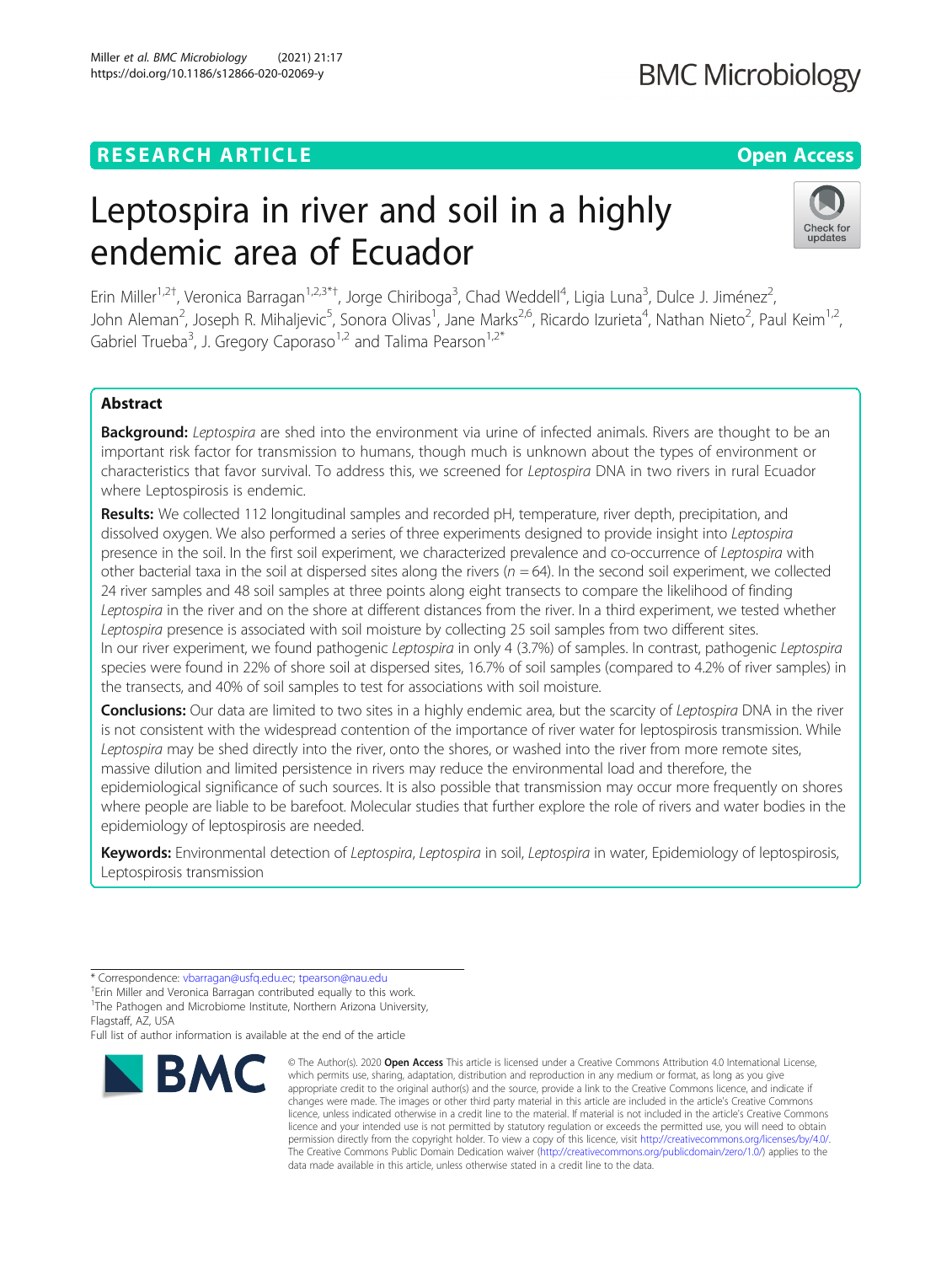### Background

With over one million cases estimated yearly, leptospirosis is among the world's most common zoonoses with a mean case fatality ratio of 6.85% [[1\]](#page-8-0). Pathogenic spirochaete species of the genus Leptospira have been detected in many geographic regions, but pose an especially prevalent threat in tropical and subtropical areas with poor sanitation infrastructure and increased exposure to infected wild, peri-domestic, and domestic animals  $[1-4]$  $[1-4]$  $[1-4]$ .

The epidemiology of leptospirosis and ecology of Leptospira is particularly complex given the genetic diversity in the genus Leptospira. There are currently 64 species in the genus divided into two phylogenetic clades: 1) The "Saprophytic" clade contains species isolated from the environment that are not known to cause disease in humans and animals, and 2) the "Pathogenic" clade which includes species responsible for causing infections as well as species isolated from the environment with unknown virulence [\[5](#page-8-0)].

Survival of pathogenic Leptospira in the environment, after being shed in the urine of an infected animal, is critical for transmission to another host. Many human cases have been statistically attributed to river or lake exposure, suggesting high survival in larger bodies of water, however causal evidence is lacking and pathogenic leptospires have rarely been detected in these environments  $[6-21]$  $[6-21]$  $[6-21]$  $[6-21]$  $[6-21]$ . The soils bordering rivers may serve as a reservoir for these bacteria or otherwise reflect the presence of leptospires in rivers. Indeed, soil contamination has long been suspected as a possible source of Leptospira transmission and has received recent attention [\[22](#page-9-0)–[25\]](#page-9-0). Given the perceived epidemiological importance of rivers, investigating the presence and survival of leptospires in river water and soil bordering rivers may better define where and how transmission in a riverine environment occurs.

Warm, humid climates and soil/water conditions are thought to be conducive to longer environmental survival times [\[3,](#page-8-0) [26](#page-9-0)]. Factors like high rainfall [\[27](#page-9-0), [28\]](#page-9-0), a neutral or slightly alkaline pH [\[6](#page-8-0), [9](#page-8-0), [11](#page-9-0), [29](#page-9-0)], sediments in water [\[30,](#page-9-0) [31\]](#page-9-0), low levels of human fecal contamination  $[30, 32]$  $[30, 32]$  $[30, 32]$  $[30, 32]$  $[30, 32]$ , and high moisture in soil  $[9, 33]$  $[9, 33]$  $[9, 33]$  have been associated with the presence of *Leptospira*. Microbial communities in water and soil may also impact survival or indicate the presence of Leptospira. While different species of Leptospira may exhibit differential survival under different conditions, the extent of replication in the environment is largely unknown [[34](#page-9-0)–[36\]](#page-9-0), despite the clear epidemiological importance of such knowledge. However, recent work with *L. interrogans* shows no replication in tested environmental microcosms, suggesting that the environment is only a temporary reservoir for this pathogen [[22,](#page-9-0) [23](#page-9-0)]. In general, the roles and relative importance of environmental variables on Leptospira persistence are poorly understood, hindering the prediction of outbreaks.

We sought to investigate the presence of *Leptospira* in river water and soils from two highly endemic rural communities in Ecuador. In the towns of Calderón and Santa Ana, people and animals are dependent on nearby rivers for watering animals, drinking water, bathing, laundry, and transportation. Moreover, over the course of this study, leptospirosis cases were common in the community and we detected pathogenic Leptospira in both humans and animals [[37](#page-9-0)]. We therefore hypothesized that we would readily detect pathogenic Leptospira in samples collected in these riverine environments.

# **Methods**

#### Study site

This study is part of a broader research project on the prevalence of pathogenic Leptospira in humans and animal reservoir in the communities of Abdon Calderon (1°2′25″S, 80°22′15″W), and Santa Ana de Vuelta Larga (1°12′25″S 80°22′15″W) [\[37](#page-9-0)]. The two low-income, rural towns of Abdon Calderón (Site 1) and Santa Ana de Vuelta Larga (Site 2) are located near the coast in the Ecuadorian province of Manabí and approximately 20 km apart (S[1](#page-8-0) file). Prevalence of leptospirosis is high in this area with an average of  $\sim$  448 human cases/year, higher than elsewhere in Ecuador (Barragan et al. unpublished). In these communities, multiple Leptospira species circulate among humans, cows, pigs, and rats [[37\]](#page-9-0). Unlike urban communities where rats are thought to be the main source of leptospirosis, in these rural communities, the prevalence in rats is low  $({\sim}3\%)$  compared to livestock  $({\sim}33%)$  and probably impacts the ecology and epidemiology of this disease [\[37](#page-9-0)]. Livestock and human interactions with the local rivers may be especially important as rivers are an established risk factor for leptospirosis [\[38](#page-9-0)].

The Chico River runs through Site 1 and the Portoviejo River runs through Site 2.

In order to explore the presence of pathogenic Leptospira in river water and soil samples, we used four different sampling strategies: 1) From each of these two rivers, we collected samples from sites upstream and downstream of the towns (described below in River Experiment). 2) From multiple sites along the shore of each river, we collected soil samples (described in Soil Experi*ment*  $#1$ ). 3) We intensively sampled soil from two sites, across a water-shore transect (Soil Experiment #2), and 4) intensively sampled soil at two locations to determine associations with soil moisture (Soil Experiment #3). All river collection sites are commonly used by the local population for swimming and watering their livestock (cattle, sheep and goats).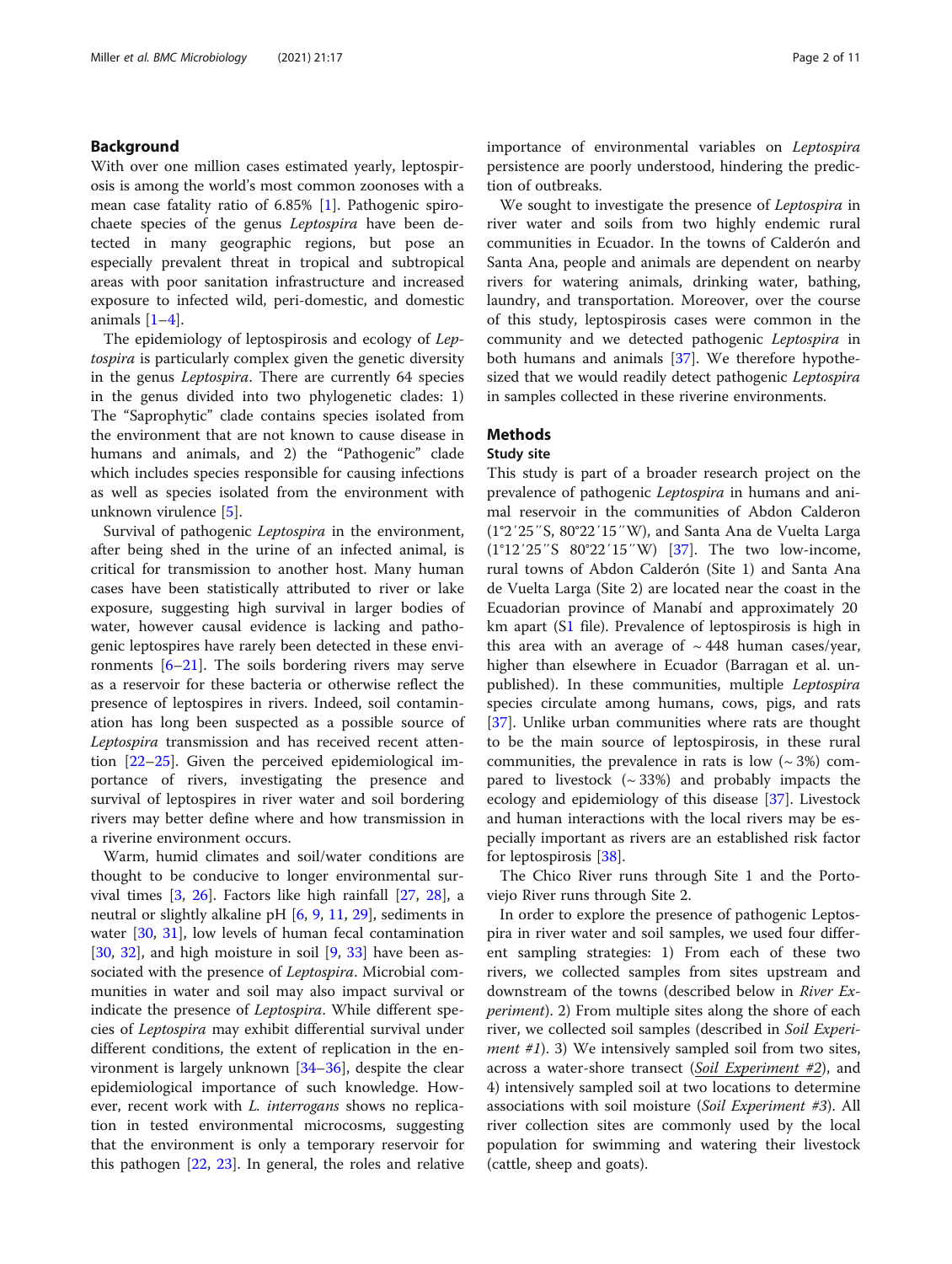### <span id="page-2-0"></span>River experiment – Leptospira prevalence and abiotic associations

River water samples were collected between December of 2013 and March of 2015 (see Fig. 1 for sample collection timeline). When possible, sampling was performed in monthly intervals. For sites 1 and 2, the downstream sampling locations were  $\sim 1.6$  km and 1.2 km (respectively) downriver from the upstream locations. At each time point, we collected 2 water samples (40 mL each) from the main current (not from near the shore) at both upstream and downstream sites in each river for a total of 14 time points and 112 river water samples (Fig. 1). All samples were immediately stored at 4 °C for transport and subsequently at − 20 °C until DNA extraction.

For each river, we used a GL500U-2-1 water sensor (Global Water, Gold River, CA) to log river depth on an hourly basis between February of 2014 and June of 2015. We also collected pH, dissolved oxygen (mg/L), and

> a. ۶

> > $\epsilon$

temperature (°C) of river water concurrent with sample collection, between July of 2014 and March of 2015.

# Soil experiment #1 - Leptospira prevalence and cooccurrence with other bacteria

We collected surface soil samples (no more than 3 cm in depth) from multiple sites along the shores of both rivers in July ( $n = 38$ ) and August ( $n = 26$ ) of 2014. Soil samples were collected on the shore 5 m from the river edge.

# Soil experiment #2 - Leptospira prevalence along watershore transects

In April and May of 2015, we collected samples along eight transects next to the Chico (4 transects) and Portoviejo Rivers (4 transects) (Fig. [2](#page-3-0)). Samples from each transect were collected at the same time point. Each transect had three sampling points: 1) water collected

195.1

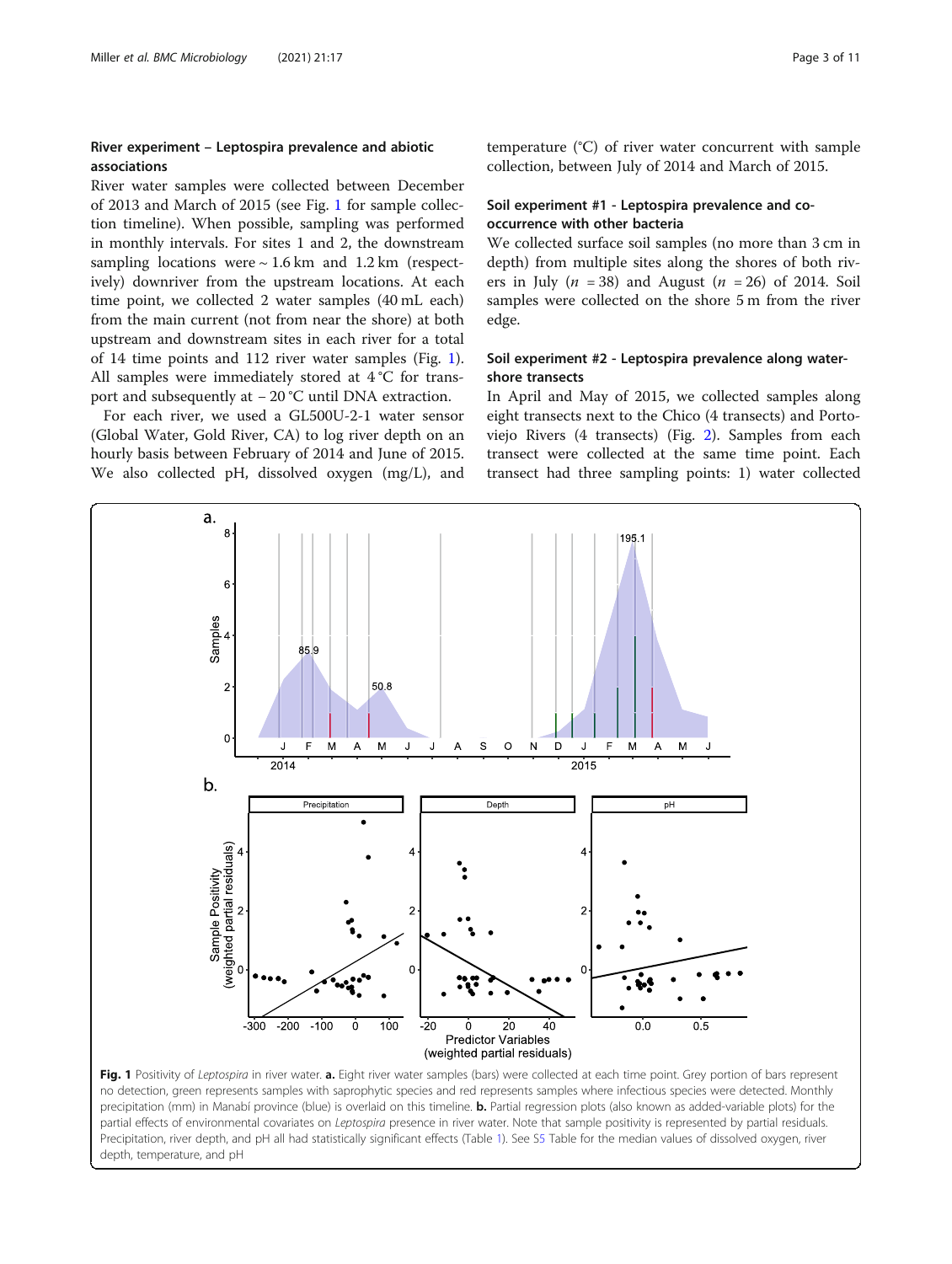<span id="page-3-0"></span>

1.5 m from the shore, 2) on the shore immediately next to the river, and 3) on the shore 1.5 m from the river. For the 2nd and 3rd positions in each transect, we collected the upper 5 mm of soil. For the 1st sampling positions, we collected 40 mL of river water as described above in our River Experiment. All samples were collected in triplicate for a total of 9 samples from each transect and 72 total samples. After collection, all samples were immediately stored at 4 °C for transportation and subsequently at − 20 °C until DNA extraction [\[39](#page-9-0)].

# Soil experiment #3 - Leptospira association with soil moisture content

In July 2018, we collected 25 soil samples at two sites within 1.5 m from the shore of the Chico River at the same location as the river sampling and two of the transect sites (Ecuadorian permits: MAE-DNB-CM-2018- 0085 and MAE-CGZ4-DPAM-2018-1457-O). For each sample, approximately 150 g of soil was collected in a sterile ziplock bag and immediately stored at 4 °C for transportation: 100 g of soil was used for measuring soil water content (moisture). The weight of the sample was measured before and after drying with a Drier Box DHG-9030A at 105 °C for 24 h to determine the water content [\[40\]](#page-9-0). Samples DNA extraction was performed as described below, and tested using the SNP111 assay to detect infectious Leptospira [[37](#page-9-0)].

#### DNA extraction

DNA from individual soil samples was extracted using the PowerSoil® DNA Isolation Kit (MO BIO, Carlsbad, CA, USA), while DNA from river water samples was extracted using the PowerWater® DNA Isolation Kit (MO BIO, Carlsbad, CA, USA). DNA extraction from soil and water samples was performed in duplicate and triplicate, respectively. The manufacturer's protocols were followed with the exception of the final elution into 2 mL tubes using 100 uL of Buffer AE (Qiagen, Valencia, CA, US), as opposed to Solutions C6 for soil and PW6 for water. This alteration was made due to the stabilizing effect of the EDTA content of Buffer AE's composition (10 mM Tris-Cl; 0.5 mM EDTA, pH 9.0).

#### Detection of infectious and saprophytic Leptospira

DNA extractions were then screened using the SNP111 TaqMan qPCR assay to detect members of the pathogenic and intermediate Leptospira clades [[37](#page-9-0)], also referred to as P1 and P2 clades [[41](#page-9-0)]. To detect the presence of member of the saprophytic *Leptospira* clade, also referred to as  $S1$  $S1$  file [\[41\]](#page-9-0), we designed the Sapro assay, a single TaqMan® MGB probe assay (S[1](#page-8-0) file). All PCR assays were performed in quadruplicate.

#### Inhibition testing

As a quality control for PCR, we sought to determine the extent to which our PCR was being inhibited, either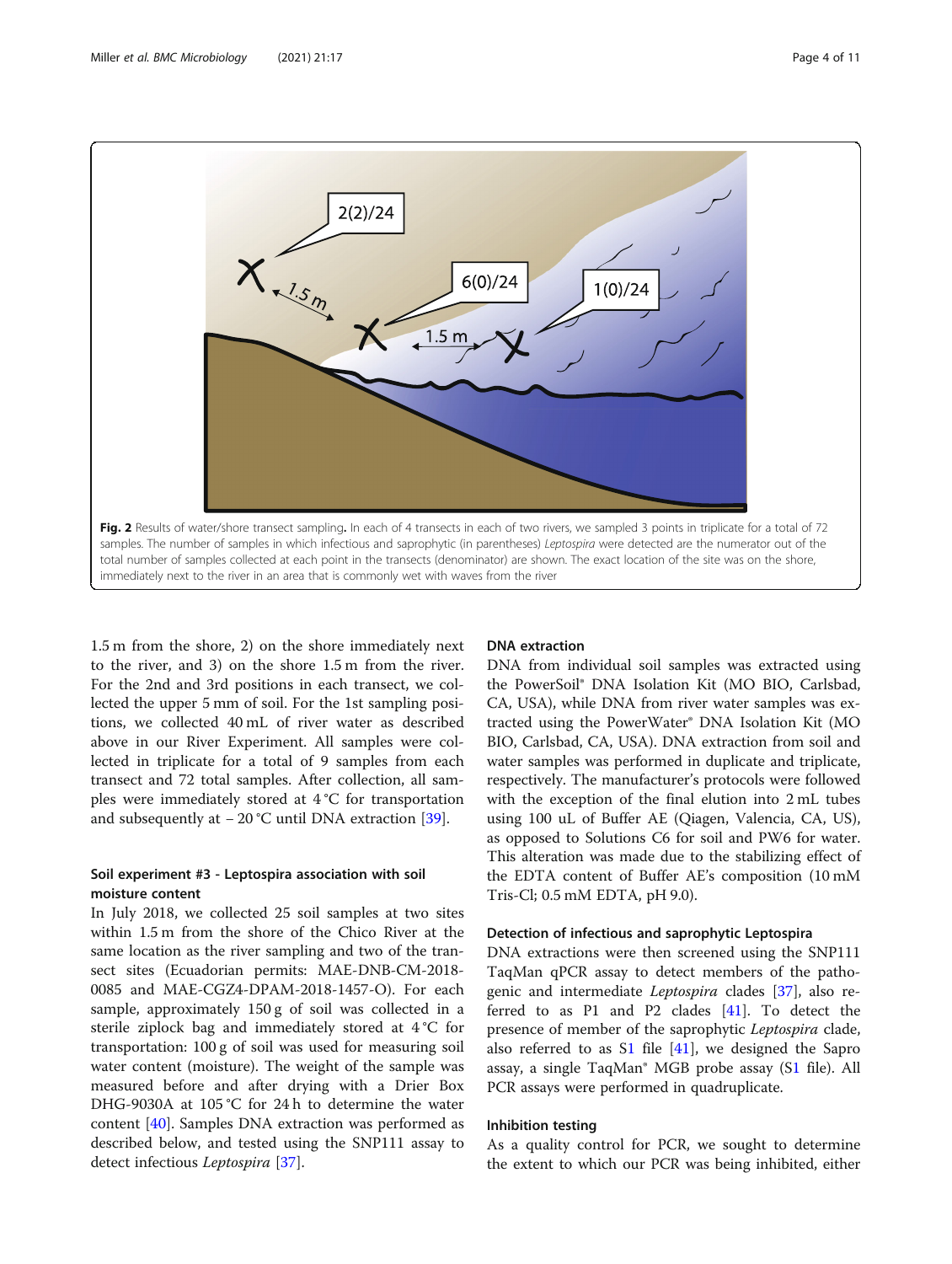by humic acids or excessive amounts of extracted DNA. 10% of samples from each sample type (e.g., water, soil) were randomly selected for inhibition testing. Each sample was divided into two aliquots: one was used as a control, and the other was spiked with Leptospira DNA such that it contained  $1 \mu L$  of sample extraction template plus 1 μL of the positive control plasmid. Both aliquots were tested with the SNP111 Assay. The presence of inhibitors in a sample would be indicated by a diminished amplification of the 153 bp positive control target band. Samples did not show inhibition.

#### 16S community sequencing

We investigated the microbial community structure for a subset of samples collected in Soil Experiment #1 ( $n =$ 59 out of 64). Samples were indexed and prepared for sequencing according to the 16S rRNA Amplification Protocol of the Earth Microbiome Project [[42\]](#page-9-0). All PCR products were cleaned with carboxylated magnetic beads, both before and after pooling. Upon observing an acceptable quantity and purity of the pooled samples, a quantitative PCR using Illumina DNA Standards was carried out to verify overall target DNA concentrations (Kapa Biosystems, Wilmington, MA). Samples were all sequenced on MiSeq Desktop Sequencers (Illumina Inc., San Diego, CA) using MiSeq Reagent Kits v2 at a read length of  $2 \times 150$ .

#### Community analyses

Sequence data returned by each MiSeq run was processed using QIIME 22019.7 [\[43\]](#page-9-0). Sequence quality control and definition of amplicon sequence variants (ASVs) was performed with DADA2 [\[44](#page-9-0)] using the q2-dada2 QIIME 2 plugin. Sequences were processed with and without paired end read joining, and ultimately we chose to proceed with analysis of unpaired forward reads as read joining resulted in loss of approximately 50% of sequences. After definition of ASVs, sample replicates were collapsed by the site they were derived from by summing ASV counts across replicates. The Observed OTUs (OO), Faith's Phylogenetic Diversity [[45\]](#page-9-0), unweighted UniFrac, and weighted UniFrac diversity metrics [[46](#page-9-0)] were computed out using an even sampling (rarefaction) depth of 7164 sequences per sample. Taxonomy was assigned to ASV sequences using the q2 feature-classifier [[47\]](#page-9-0), Naïve Bayes classifier [[47\]](#page-9-0) and the Greengenes 13\_8 reference database [\[48\]](#page-9-0). A phylogenetic tree was constructed using q2-fragment-insertion [\[49](#page-9-0)]. We next tested for differences in community composition (beta diversity) and community richness (alpha diversity), and for differentially abundant ASVs and genera across samples which had any positive Leptospira hits and those sites that didn't have any positive *Leptospira* hits. Kruskal-Wallis was applied to test for differences in community richness, PERMANOVA for community composition, and ANCOM [\[50](#page-9-0)] for differentially abundant ASVs and genera.

# Statistical analyses

To test the effects of environmental covariates on the presence of Leptospira in river water, we conducted a logistic regression with a quasibinomial error distribution to account for under-dispersion in the data (dispersion parameter estimated as 0.75). We considered a sample to be positive if any of the two qPCR tests (SNP111 and Sapro assays) were positive, thus including members of the pathogenic, intermediate, and saprophytic Leptospira clades (see qPCR methods described above). We combined pathogenic, intermediate, and saprophytic Leptospira to increase the number of positive samples and because the shared evolutionary history of these Leptospira are likely to lead to shared ecological qualities. As such, environmental covariates for one type may shed light on others, independent of whether they cause disease in humans. We started with a full model that included the effects of total monthly precipitation, river depth, dissolved oxygen, pH, water temperature, and a fixed effect of river identity. All continuous covariates were centered by subtracting the mean before analysis. We then used step-wise model selection to determine the most parsimonious model. We dropped variables sequentially and conducted a likelihood ratio test to determine whether dropping variables was appropriate, using an alpha value of 0.05 as our drop threshold. The final model included total monthly precipitation, depth, pH, and river identity. All analyses were conducted in the open-source statistical programming software,  $R$  [\[51\]](#page-9-0).

#### Results

# Performance of the assay for detecting saprophytic Leptospira

The Sapro assay appears to be capable of detecting Leptospira species within the saprophytic clade. Extensive in silico analysis of 278 Leptospira 16S rRNA gene sequences that were publicly available at the time of assay design (July 2014) as well as 26 saprophytic species suggests that the Sapro assay is specific for species within the saprophytic clade ([S1](#page-8-0) file). The probe and forward primer bind perfectly to all 26 saprophytic species while the reverse primer contains a single mismatch with 2/26 species (S[1](#page-8-0) file). Also, laboratory tests showed that none of the infectious Leptospira species, or the 10 non-Lep-tospira species amplified with the assay ([S1](#page-8-0) file). However, Leptonema illini synthetic DNA was amplified by this assay, suggesting the possibility for false positive results. The Sapro assay exhibited a lowest limit of quantification (LoQ) and lowest limit of detection (LoD) to be ten 16S rRNA copies per microliter of extracted DNA in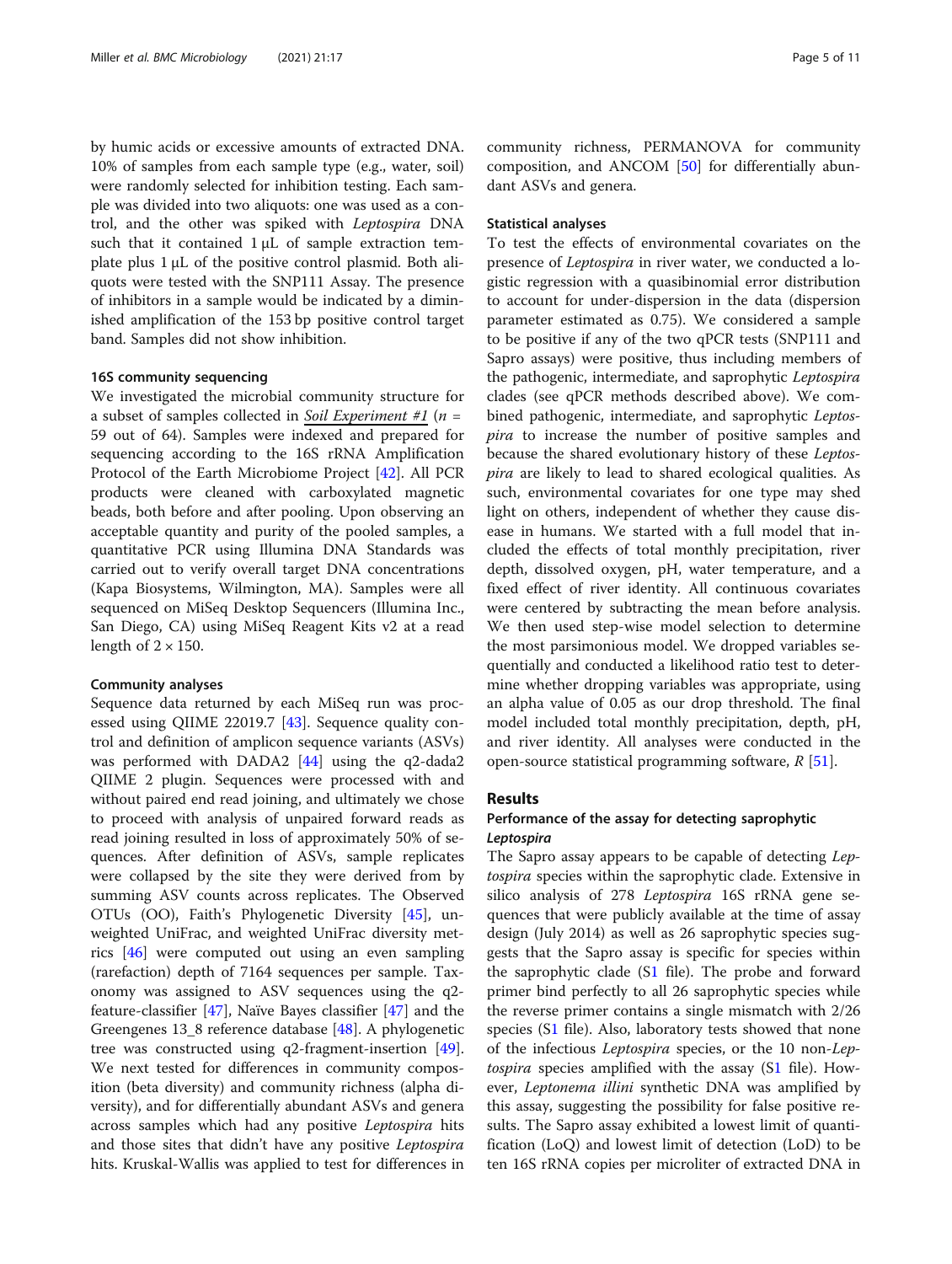<span id="page-5-0"></span>Qiagen AE elution buffer (S[1](#page-8-0) file). The range of linearity of the Sapro assay was 10^8 to10^1 16S rRNA genes.

#### River experiment – Leptospira prevalence and abiotic associations

We detected infectious Leptospira in four of 112 (3.6%) river water samples; however, only a very small amount of Leptospira DNA was present as all amplification curves appeared at very late cycles (average  $C_t$  of 35.7: range = 35–36.16). This average  $C_t$  corresponds to one 16S copy and is within the limit of detection of the SNP111 assay. We found evidence of saprophytic Leptospira in nine samples. As with our detection of infectious Leptospira, the Sapro assay suggests very small quantities of saprophytic DNA (average  $C_t$  of 35.96, corresponding to one 16S copy,  $C_t$  values ranged from 26.59-43.17). Unlike the SNP111 assay,  $C_t$  values above approximately 34 fall outside the limit of detection, indicating that saprophytic species are present at concentrations that are too low to produce reliable detection. While sampling took place from December of 2013 through March of 2015, Leptospira were nearly exclusively detected in wet months (Fig. [1\)](#page-2-0).

We were more likely to detect *Leptospira* (saprophytic and infectious) when rivers were shallower and in months with higher total precipitation, and Leptospira was less likely to be found in water with high pH (Table 1, Fig. [1](#page-2-0)b). Although we found 7 positive samples in the Chico River (Site 1) and 6 positive samples in the Portoviejo River (Site 2), the model shows a higher likelihood of Leptospira presence in the Portoviejo River, after accounting for the other environmental covariates. This effect is likely due to the fact that, although *Leptospira* was more likely to be found when rivers were shallower, the Portoviejo River had on average higher depth compared to the Chico River (118.0 vs 90.0 cm, respectively). Therefore, to account for the positive samples found in the Portoviejo River at higher average depths, the model estimates an overall higher likelihood of detecting Leptospira in the Portoviejo River. Based on a separate logistic regression a priori, there was no difference in the proportion of positive samples detected upstream versus downstream ( $z = 1.439$ ,  $p = 0.15$ ).

Our final model therefore accounted for 43.2% of the variability in the *Leptospira* river data, based on a pseudo- $R^2$ using the Nagelkerke method [\[52,](#page-10-0) [53](#page-10-0)]. A summary of all four abiotic factors tested for each river (depth) or at each site (dissolved oxygen, temperature, and pH) are listed in S[5](#page-8-0) Table, which reports the median values of each one for those samples with *Leptospira* and for those without. Manabí Precipitation data were provided by the Instituto Nacional de Meteorologia e Hidrologia (INAMHI).

# Soil experiment #1 - Leptospira prevalence and cooccurrence with other bacteria

Of the 64 dispersed soil samples collected in July and August of 2014, 14 were positive for infectious Leptospira and nine were positive for saprophytic Leptospira. In all cases, the detection was robust with an average  $C_t$ of 29.3 (range: 27–32) for infectious Leptospira and 27.4 (range: 24–32) for saprophytic Leptospira and seen in at least two of the four replicates for each sample.

Microbial community analysis of alpha diversity using Phylogenetic Diversity (PD) showed no difference in richness between samples that were positive versus negative for saprophytic *Leptospira* (Kruskal-Wallis  $H =$ 0.002,  $p = 0.959$ ,  $q = 0.959$ ; higher richness for soils that were positive for infectious Leptospira versus negative for infectious Leptospira (Kruskal-Wallis H = 8.19,  $p =$ 0.004,  $q = 0.014$ ); and higher richness for samples that were positive for either infectious or saprophytic Leptos*pira* versus negative for both (Kruskal-Wallis  $H = 6.19$ ,  $p = 0.013$ , q = 0.026). Microbial community analysis of alpha diversity using Observed OTUs (OO) showed no difference in richness between samples that were positive versus negative for saprophytic Leptospira (Kruskal-Wallis H = 0.04,  $p = 0.838$ , q = 0.914); higher richness for soils that were positive for infectious Leptospira versus negative for infectious Leptospira (Kruskal-Wallis H = 11.58,  $p = 0.001$ ,  $q = 0.012$ ); and higher richness for samples that were positive for either infectious or saprophytic Leptospira versus negative for both (Kruskal-Wallis H = 7.50,  $p = 0.006$ , q = 0.014). PERMANOVA tests of unweighted UniFrac distances between samples illustrated minor differences in composition between

Table 1 Results of the logistic regression for the river samples, assessing the effects of precipitation, river depth, river pH, and river identity on the likelihood of detecting Leptospira. Significance of coefficients (slopes and intercepts) was evaluated with an alpha = 0.05

|                                 | Coefficient | Std. Error | <b>Odds Ratio</b> | t-value  | p-value |
|---------------------------------|-------------|------------|-------------------|----------|---------|
| (Intercept)                     | $-3.321$    | 0.824      | 0.036             | $-4.029$ | 0.0002  |
| Precipitation                   | 0.020       | 0.007      | 1.021             | 2.788    | 0.007   |
| Depth                           | $-0.123$    | 0.046      | 0.884             | $-2.667$ | 0.010   |
| рH                              | $-5.289$    | 2.204      | 0.005             | $-2.400$ | 0.020   |
| River<br>(Portoviejo vs. Chico) | .866        | 0.878      | 6.462             | 2.126    | 0.038   |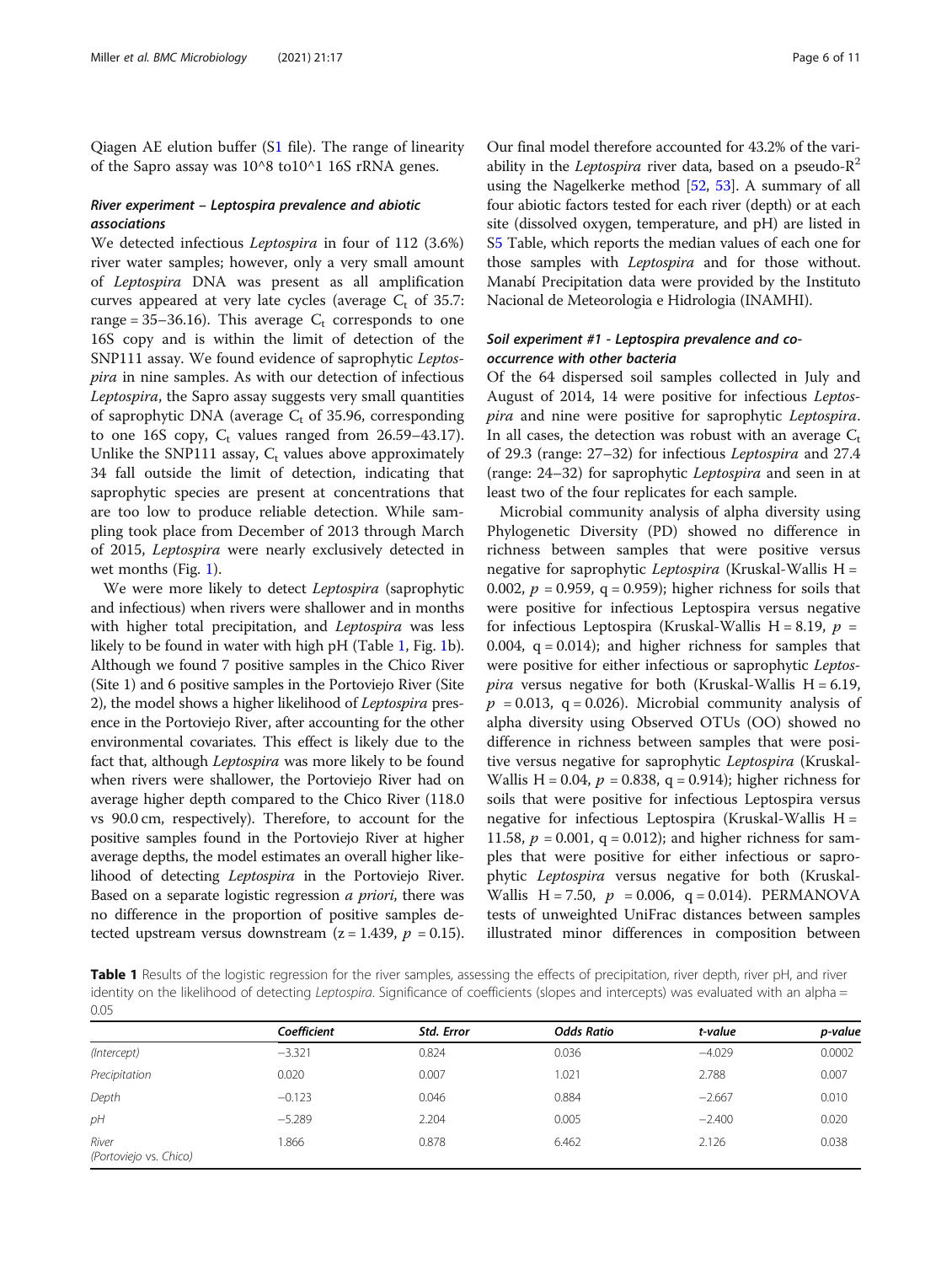samples that were positive versus negative for saprophytic *Leptospira* (pseudo-F = 1.34,  $p = 0.018$ , q = 0.031); minor differences in composition between samples that were positive versus negative for infectious Leptospira (pseudo-F = 1.44,  $p = 0.004$ , q = 0.014); and no difference in composition for samples that were positive for either infectious or saprophytic Leptospira versus negative for both (pseudo-F = 1.14,  $p = 0.127$ , q = 0.169). PERM ANOVA tests of weighted UniFrac distances between samples illustrated minor differences in composition between samples that were positive versus negative for saprophytic Leptospira (pseudo-F = 2.54,  $p = 0.006$ , q = 0.014); no differences in composition between samples that were positive versus negative for infectious Leptos*pira* (pseudo-F = 1.73,  $p = 0.064$ , q = 0.096); and no difference in composition for samples that were positive for either infectious or saprophytic Leptospira versus negative for both (pseudo-F = 0.90,  $p = 0.525$ , q = 0.630). While some of these results are suggestive of statistical significance, none are significant after Benjamini-Hochberg False Discovery Rate correction for the 12 results presented in this paragraph.

ANCOM analysis of the three sample groups (i.e., infectious, saprophytic, and infectious or saprophytic), identified taxa that were differentially abundant across the samples that were positive versus negative for each. An unidentified genus in the Acidobacterial order E29 (ANCOM  $W =$ 1034) and an unidentified genus in the NC10 (phylum) order MIZ17 (ANCOM  $W = 952$ ) were present in higher abundance in infectious-Leptospira-positive samples than infectious-Leptospira-negative samples. The Cyanobacterial genus Arthronema (ANCOM  $W = 941$ ) was present in higher abundance in the saprophytic-Leptospira-positive samples than saprophytic-Leptospira-negative samples. An unidentified genus in the Acidobacterial order E29 (W = 428) was also identified to be present in higher abundance in samples that were positive for either infectious or saprophytic Leptospira than in samples that were not negative for both. QIIME 2 artifacts and visualizations generated for microbiome analysis, and all QIIME 2 commands run for these analyses are available at [https://github.com/caporaso](https://github.com/caporaso-lab/ecuador-leptospira)[lab/ecuador-leptospira](https://github.com/caporaso-lab/ecuador-leptospira). The contained files can be viewed at <https://view.qiime2.org>.

# Soil experiment #2 - Leptospira prevalence along watershore transects

Infectious Leptospira were detected in 9 of 72 samples: 1 of 24 samples from the water and 8 of 48 from the shore (6 of 24 from the water-shore junction and 2 of 24 from higher on the shore). Saprophytic Leptospira was detected in only 2 of 72 samples, both from the shore (Fig. [2\)](#page-3-0). We conducted a logistic regression to determine if any differences exist between the proportion of positive Leptospira samples discovered on the shore, at the

water-shore junction, and in the river. For this analysis, we grouped infectious and saprophytic Leptospira types. We found that we were marginally more likely to find Leptospira at the water-shore junction compared to in the river ( $z = -1.730$ ,  $p = 0.083$ ), and there was no difference between the proportion positive on the shore soil and at the water-shore junction ( $z = -0.664$ ,  $p = 0.507$ ). Therefore, we are possibly more likely to find *Leptospira* in wet shore soil compared to in the river water itself.

# Soil experiment #3 - Leptospira association with soil moisture content

High positivity of infectious Leptospira (40%) was detected in 25 shore soil samples collected within 1.5 m from the river. Positive samples had between 11.04 and 20.8% water content. Soils that tested positive for infectious Leptospira had a higher moisture content  $(M =$ 15.46, SD = 3.09) than samples that tested negative  $(M =$ 13.39, SD = 4.22), however, a logistic regression testing the effect of soil moisture on the presence of Leptospira did not show a significant effect (z-value = 1.186,  $p =$ 0.236; Fig. [1\)](#page-2-0). This result is probably due to our small sample size and the narrow spread of observed moisture values.

# **Discussion**

#### Leptospira in river water

Rivers have long been associated with the transmission of leptospirosis, however, our data suggest that the contact with soil, rather than river water itself, may be more likely to result in transmission of Leptospira. In 112 samples from two rivers in the highly endemic province of Manabí, Ecuador, DNA from both infectious and saprophytic Leptospira were scarcely observed. This is despite the centrality of the two rivers to communities with high rates of leptospirosis. The paucity of Leptospira DNA in rivers is indicative of the lack of viable Leptospira, without which, rivers cannot contribute to the epidemiology of leptospirosis. These findings are consistent with the limited success of other efforts to find evidence of Leptospira in river water, with almost all positive samples being found near the shore, in small streams, stagnant water, or at very low concentrations [[6,](#page-8-0) [8](#page-8-0)–[10](#page-8-0), [24](#page-9-0), [25,](#page-9-0) [30](#page-9-0), [33,](#page-9-0) [35](#page-9-0), [54](#page-10-0)–[56](#page-10-0)] . A limitation of our river sampling work is that the volume collected was not guided by the ability to detect a target concentration based on the infectious dose of *Leptospira*. The infectious dose of *Leptospira* is not known [\[21\]](#page-9-0), nor is the degree to which likelihood of infection may be modulated by exposure time. However our detection of  $\sim 0.0125$ Leptospira per mL (based on results from the four positive samples) is likely to be many orders of magnitude below the infectious dose, even under prolonged exposure.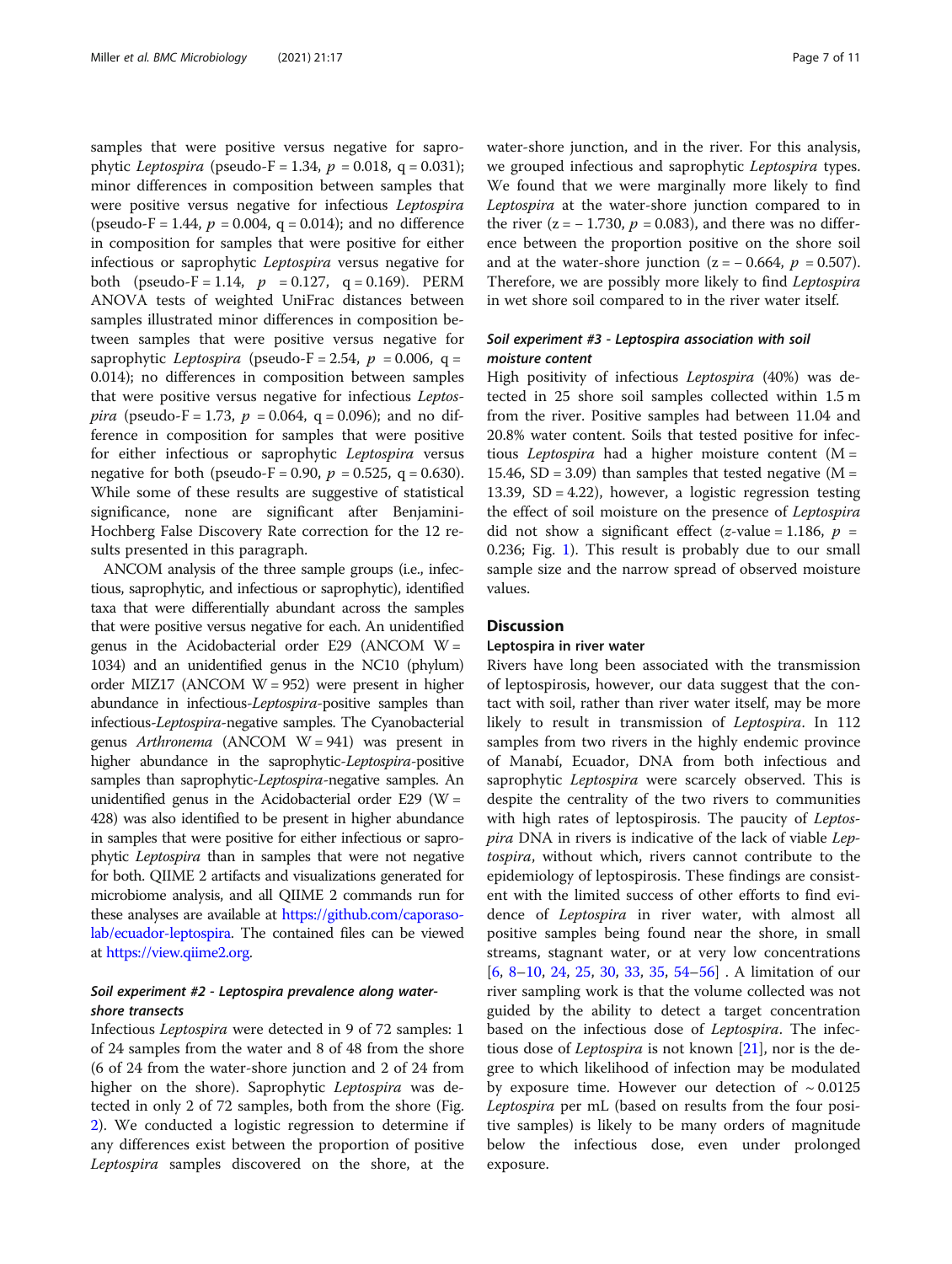Given this scarcity of infectious Leptospira species in the river, we searched for abiotic associations with all Leptospira as the shared evolutionary history of infectious and saprophytic Leptospira are likely to have resulted in many similar ecological qualities. In our study, the observed range of water temperature and dissolved oxygen were not associated with sample positivity. The observed pH values (7.4–8.8) are within a range at which Leptospira have been found previously  $[6, 9, 11, 29]$  $[6, 9, 11, 29]$  $[6, 9, 11, 29]$  $[6, 9, 11, 29]$  $[6, 9, 11, 29]$  $[6, 9, 11, 29]$  $[6, 9, 11, 29]$  $[6, 9, 11, 29]$ , but slightly above values systematically tested for survival times [\[29](#page-9-0)]. Our results show a higher likelihood of finding Leptospira at the lower end of the observed range. Leptospira presence was also more likely in months where rainfall was high (see also [[35\]](#page-9-0)). This is consistent with an increase in leptospirosis cases following periods of high rainfall [\[27](#page-9-0), [28](#page-9-0), [57](#page-10-0)–[59](#page-10-0)] which may be due to a general increase of viable Leptospira in the environment [[59\]](#page-10-0). The increased likelihood of our detection of Leptospira when river depths were lower may be due to a decreased dilution effect of Leptospira as well as increased dependence on the river and tributaries by livestock with fewer alternative sources of surface water.

#### Leptospira in shore soil

A much higher number of soil samples tested positive for infectious Leptospira (14 of 64 from Soil Experiment #1, 8 of 48 soil samples from Soil Experiment #2, and 10 of 25 soil samples from Soil Experiment #3) compared to river water samples (4 of 112 from our River Experiment and 1 of 24 of the river samples from Soil Experiment #2). Furthermore, the soil samples contained higher amounts of infectious Leptospira DNA. These results are consistent with a higher likelihood of finding infectious Leptospira in soils compared to canals and rivers [\[24](#page-9-0)]. These results are highly suggestive of the relative importance of rivers and soils for transmission and environmental cycling.

It is possible that microbial communities influence the survival and persistence of infectious and saprophytic Leptospira. However after False Discovery Rate correction, we found no significant difference in species richness and overall community composition between samples that were positive or negative for Leptospira. We did however identify 2 uncharacterized genera from the orders E29 and MIZ27 that were found in higher abundance in samples containing infectious Leptospira. The E29 genus was also at higher abundance in samples with saprophytic *Leptospira*. A third genus (Arthronema), was present in higher abundance in samples containing saprophytic Leptospira. Unfortunately little is known about the ecological roles of these genera, making it difficult to speculate about ecological conditions that may provide insights into the presence or absence of Leptospira.

Our intensive soil sampling from two sites (Soil Experiment #3) showed a correlation between infectious Leptospira positivity and soil moisture, however this was not statistically significant, likely due to our small sample size and lack of samples with low moisture content. Comparing the presence of Leptospira along three transects of the Chico and Portoviejo rivers showed that pathogenic species were more likely to be found in samples taken from the water-shore junction than in the water, though this effect was marginal. This observation is consistent with our results suggesting the importance of high moisture content for the survival of infectious Leptospira. Our findings are also consistent with previous work on the importance of soil, soil moisture, and small puddles for the presence of infectious Leptospira [[9,](#page-8-0) [22,](#page-9-0) [24,](#page-9-0) [25](#page-9-0), [60](#page-10-0)]. This, coupled with the likelihood of finding infectious Leptospira in other shore samples, as opposed to the river itself, adds to evidence pointing to river shores as a larger threat of infection in these endemic communities of Manabí, Ecuador.

#### **Overview**

In this study, we aimed to explore the epidemiological importance of the riverine environment by testing for the presence of pathogenic Leptospira in the water column. Our results cast doubt upon the importance of river exposure in leptospirosis transmission. While many studies have demonstrated exposure to rivers as a risk factor [\[6](#page-8-0)–[21](#page-9-0)], our findings lead us to conclude that the epidemiological role of rivers for Leptospira transmission may be limited compared to soils and river shores.

After being excreted via urine into the soil, direct contact with Leptospira contaminated soil may result in transmission. The likelihood of transmission will depend on the environmental persistence of sufficiently high concentrations of Leptospira needed to cause infection. If shed directly into a river or subsequently washed into one, Leptospira will be severely diluted, decreasing the likelihood of infection. Environmental persistence is critical, and rains may prime the soil to maximize Leptospira survival, thereby expanding the time window where contact can lead to transmission. This mechanism may explain our increased detection, as well as the higher number of clinical cases, associated with precipitation.

Our work here specifically addresses the role of the water column in rivers, but our conclusions may be generalizable to other parts of the river (near the shore or benthic area) as well as large bodies of water whereby entering *Lepospira* will be severely diluted. For example, strong epidemiological links to a reservoir led to subsequent investigations that only revealed molecular or microbiological evidence of *Leptospira* in the shore soils, rather than in the water itself  $[15]$  $[15]$  $[15]$ . Similar to our conclusions regarding rivers, we suspect that the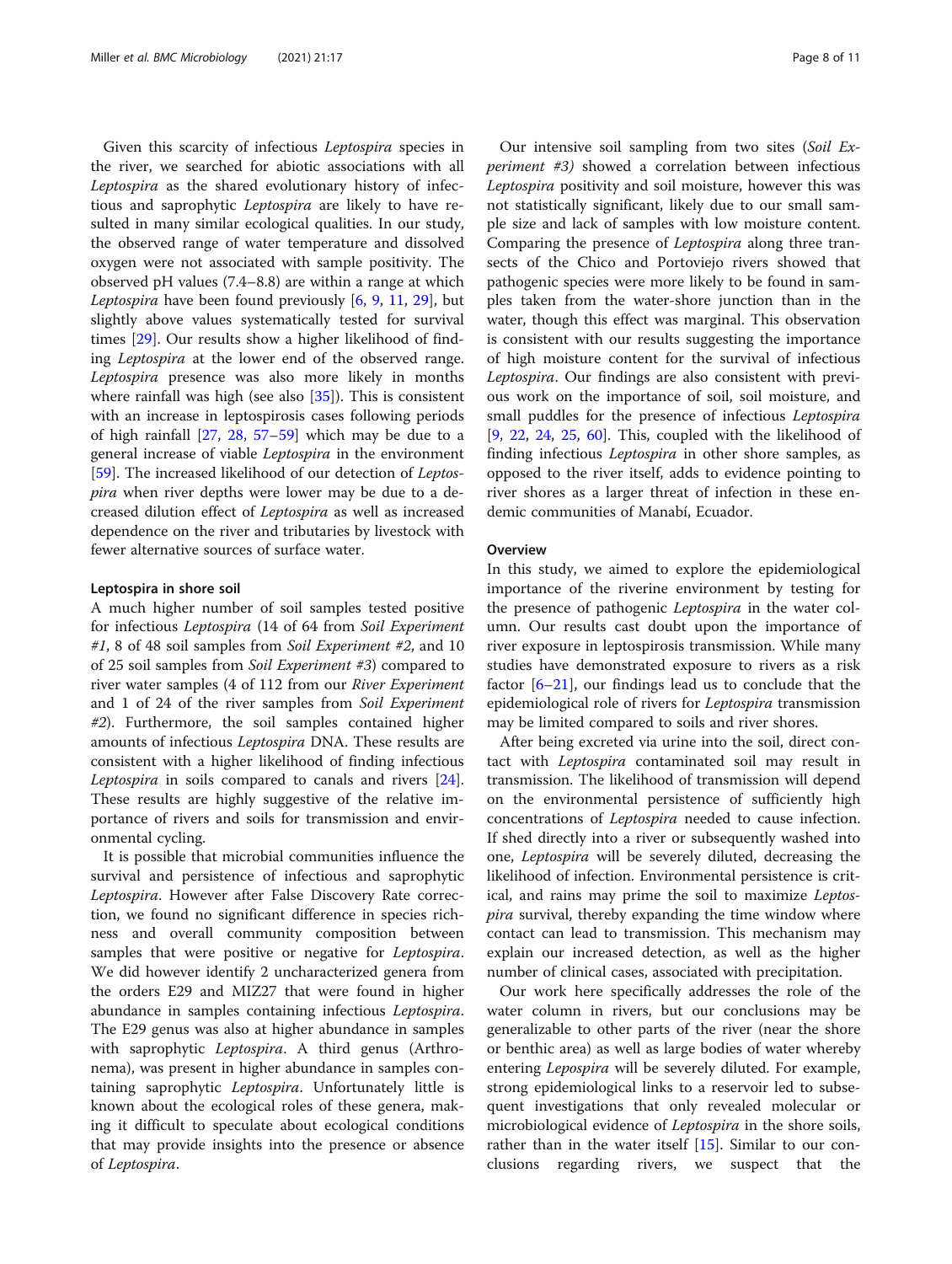<span id="page-8-0"></span>epidemiological role of lakes and reservoirs is limited. We therefore hypothesize that water-associated behavior, which often entails walking barefoot on the shore, provides an avenue for contact with moist soil that may harbor high concentrations of Leptospira and result in transmission. Similarly, flooding is commonly associated with leptospirosis outbreaks as flood waters can contain and disperse high concentrations of Leptospira from overflowing sewers and flooded agricultural areas [[61](#page-10-0)– [63\]](#page-10-0). Importantly, the widespread tendency to remove shoes during floods may put high numbers of people at particular risk for infection.

There are a few notable limitations of this work and its implications. Firstly, river samples were collected from the water column and not the sediments. As such, we cannot assess the likelihood of Leptospira in benthic material. Secondly, there is still much to discover about the diversity of Leptospira and how Leptospira presence in the environment translates into human infections [\[64](#page-10-0)–[66](#page-10-0)]. It is possible that a scarcity of the pathogen in rivers does not necessarily lead to a lower likelihood of transmission if, for instance, the presence of water makes skin more easily penetrable, or if highly concentrated biofilms occur. Thirdly, the infectious dose for any *Leptospira* species across any host is not known [\[21\]](#page-9-0). Fourth, this study incidentally captures the environmental circumstances at a time with abnormally low rainfall and less than average number of leptospirosis cases, possibly limiting how representative our results are of a typical year. Lastly, little is known about Leptospira survival in soils and the conditions in which it survives best. Despite these limitations, our work suggests that soil, rather than river exposure, may be more epidemiologically important. While these conclusions might be generalized across to other bodies of water, it is important to recognize the possibility, and associated epidemiological risk, for the accumulation of *Leptospira* in stagnant water sources [10, [11](#page-9-0)]. Additional work directed at testing the long-held assumption of the relevance of water exposure, and the importance of contact with moist soil should be prioritized as we work to more fully understand and control transmission.

#### Supplementary Information

The online version contains supplementary material available at [https://doi.](https://doi.org/10.1186/s12866-020-02069-y) [org/10.1186/s12866-020-02069-y](https://doi.org/10.1186/s12866-020-02069-y).

Additional file 1 Fig. S1. Map of study site.

Additional file 2 S1 File. Sapro assay design and validation. Additional file 3 Table S5. Median values of abiotic river water measurements.

#### Acknowledgments

This work was funded by National Institute of Allergy and Infectious Disease, National Institutes of Health, grant R15AI101913; a SENESCYT scholarship from the Ecuadorian Government; and the Universidad San Francisco de Quito Ecuador. Salary support for T. Pearson was provided, in part by NIH/

NIMHDRCMIU54MD012388. The funders had no role in study design, data collection and analysis, decision to publish, or preparation of the manuscript. We thank Manuelito Velez for his help with field work and Francisca Cedeño for allowing us to place the water sensor on her property. We also thank Andrea Encalada from the Instituto Biosfera in the Colegio de Ciencias Biologicas y Ambientales, of the Universidad San Francisco de Quito for her advice and guidance in establishing river data collection protocols.

#### Authors' contributions

Conceived and designed the experiments: VB GT TP. Performed the experiments and Analyzed the data: VB LL JC CW DJJ JA SO EM JRM JM GT PK NN RI JGC. Wrote the paper: EM VB TP. Edited and contributed to the final draft: VB LL JC CW DJJ JA SO EM JRM JM GT PK NN RI JGC GT TP. The author(s) read and approved the final manuscript.

#### Author information

E.M and V. B contributed equally to this work.

#### Availability of data and materials

The datasets used and/or analysed during the current study available at: 1) Sequences alignment of Leptospira spp. fragment amplified for Sapro assay [http://purl.org/phylo/treebase/phylows/study/TB2:S27108?x-access-code=263](http://purl.org/phylo/treebase/phylows/study/TB2:S27108?x-access-code=263709726a7b3481e9de706185eb102f&format=html) [709726a7b3481e9de706185eb102f&format=html.](http://purl.org/phylo/treebase/phylows/study/TB2:S27108?x-access-code=263709726a7b3481e9de706185eb102f&format=html) 2) Microbial community analysis https://www.dropbox.com/s/gb97xbv1ieija7z/barragan-et-alsequence-data.zip?dl=0

#### Competing interests

The authors declare no conflict of interest.

#### Author details

<sup>1</sup>The Pathogen and Microbiome Institute, Northern Arizona University Flagstaff, AZ, USA. <sup>2</sup>Department of Biological Sciences, Northern Arizona University, Flagstaff, AZ, USA. <sup>3</sup>Universidad San Francisco de Quito, Colegio de Ciencias Biologicas y Ambientales, Instituto de Microbiologia, Quito, Ecuador. <sup>4</sup> College of Public Health, University of South Florida, Tampa, FL, USA. <sup>5</sup>School of Informatics, Computing and Cyber Systems, Northern Arizona University, Flagstaff, AZ, USA. <sup>6</sup>The Center for Ecosystem Science and Society, Northern Arizona University, Flagstaff, AZ, USA.

#### Received: 13 October 2020 Accepted: 10 December 2020 Published online: 07 January 2021

#### References

- 1. Costa F, Hagan JE, Calcagno J, Kane M, Torgerson P, Martinez-Silveira MS, et al. Global Morbidity and Mortality of Leptospirosis: A Systematic Review. PLoS Negl Trop Dis. 2015;9(9):e0003898. [https://doi.org/10.1371/journal.pntd.](https://doi.org/10.1371/journal.pntd.0003898) [0003898.](https://doi.org/10.1371/journal.pntd.0003898)
- 2. McBride AJA, Athanazio DA, Reis MG, Ko AI. Leptospirosis. Curr Opin Infect Dis. 2005;18:376–86. [https://doi.org/10.1097/01.qco.0000178824.05715.2c.](https://doi.org/10.1097/01.qco.0000178824.05715.2c)
- 3. Levett PN. Leptospirosis. Clin Microbiol Rev. 2001;14:296–326. [https://doi.](https://doi.org/10.1128/CMR.14.2.296-326.2001) [org/10.1128/CMR.14.2.296-326.2001](https://doi.org/10.1128/CMR.14.2.296-326.2001).
- 4. Izurieta R, Galwankar S, Clem A. Leptospirosis: The "mysterious" mimic. J Emerg Trauma Shock. 2008;1:21–33. [https://doi.org/10.4103/0974-2700.40573.](https://doi.org/10.4103/0974-2700.40573)
- 5. Picardeau M. Leptospira and Leptospirosis. In: Methods in Molecular Biology: Humana Press Inc; 2020. p. 271–5. [https://doi.org/10.1007/978-1-](https://doi.org/10.1007/978-1-0716-0459-5_24) [0716-0459-5\\_24.](https://doi.org/10.1007/978-1-0716-0459-5_24)
- 6. Diesch SL, McCulloch WF. Isolation of pathogenic leptospires from waters used for recreation. Public Health Rep. 1966;81:299–304 [http://www.ncbi.](http://www.ncbi.nlm.nih.gov/pubmed/4956096) [nlm.nih.gov/pubmed/4956096](http://www.ncbi.nlm.nih.gov/pubmed/4956096). Accessed 28 June 2019.
- 7. Wilkins E, Cope A, Waitkins S. Rapids, rafts, and rats. Lancet. 1988;332:283–4. [https://doi.org/10.1016/S0140-6736\(88\)92580-9.](https://doi.org/10.1016/S0140-6736(88)92580-9)
- 8. Thibeaux R, Geroult S, Benezech C, Chabaud S, Soupé-Gilbert M-E, Girault D, et al. Seeking the environmental source of Leptospirosis reveals durable bacterial viability in river soils. PLoS Negl Trop Dis. 2017;11:e0005414. <https://doi.org/10.1371/journal.pntd.0005414>.
- 9. Saito M, Villanueva SYAM, Chakraborty A, Miyahara S, Segawa T, Asoh T, et al. Comparative analysis of Leptospira strains isolated from environmental soil and water in the Philippines and Japan. Appl Environ Microbiol. 2013;79: 601–9. [https://doi.org/10.1128/AEM.02728-12.](https://doi.org/10.1128/AEM.02728-12)
- 10. Sapian M, Khairi MT, How SH, Rajalingam R, Sahhir K, Norazah A, et al. Outbreak of Melioidosis and Leptospirosis Co-infection Following a Rescue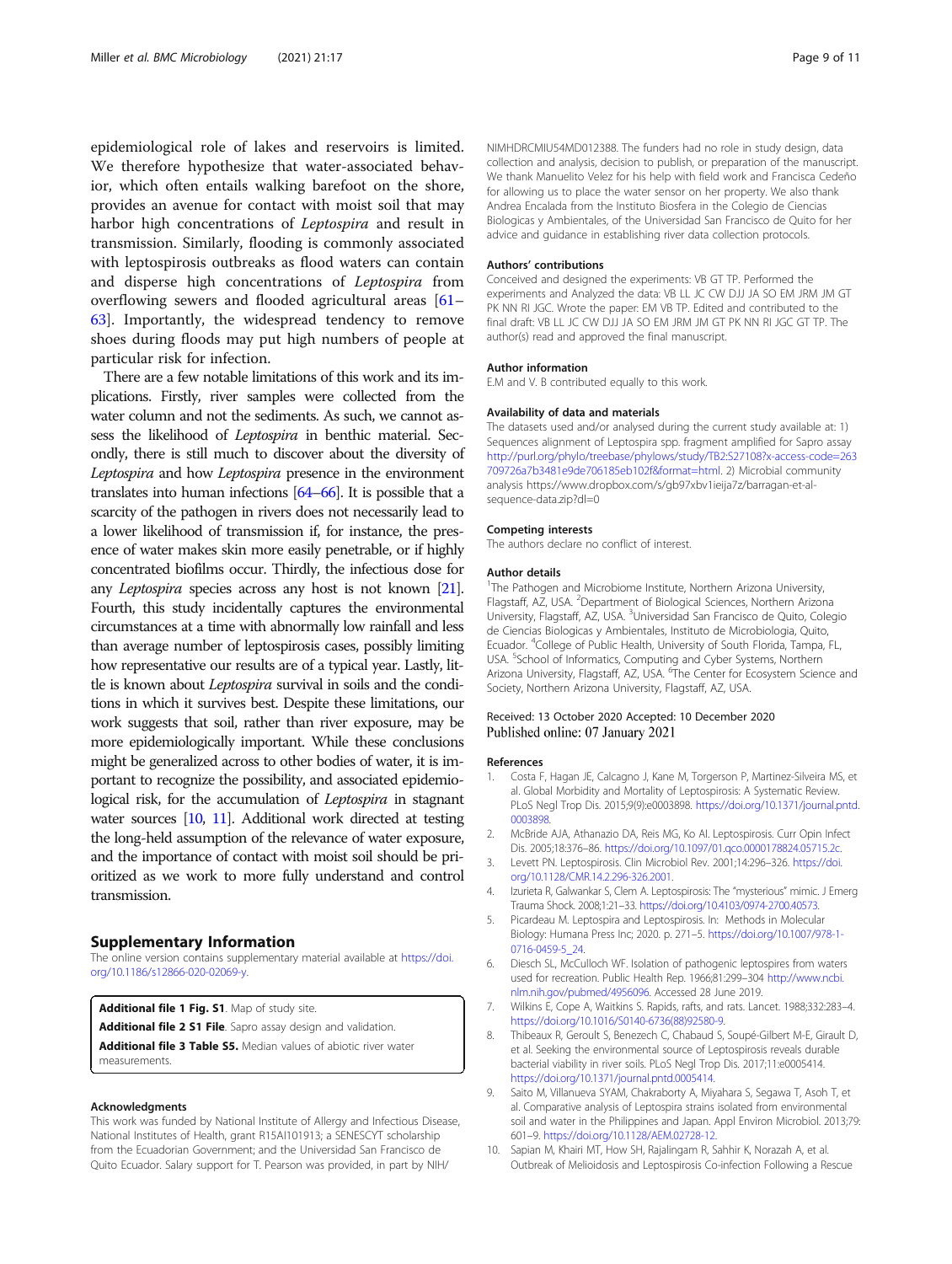<span id="page-9-0"></span>Operation. Med J Malaysia. 2012;67 [http://www.e-mjm.org/2012/v67n3/](http://www.e-mjm.org/2012/v67n3/Melioidosis-and-Leptospirosis.pdf) [Melioidosis-and-Leptospirosis.pdf.](http://www.e-mjm.org/2012/v67n3/Melioidosis-and-Leptospirosis.pdf) Accessed 24 Jun 2019.

- 11. Benacer D, Woh PY, Mohd Zain SN, Amran F, Thong KL. Pathogenic and saprophytic Leptospira species in water and soils from selected urban sites in peninsular Malaysia. Microbes Environ. 2013;28:135–40. [https://doi.org/10.](https://doi.org/10.1264/jsme2.me12154) [1264/jsme2.me12154.](https://doi.org/10.1264/jsme2.me12154)
- 12. Stern EJ, Galloway R, Shadomy SV, Wannemuehler K, Atrubin D, Blackmore C, et al. Outbreak of Leptospirosis among Adventure Race Participants in Florida, 2005. Clin Infect Dis. 2010;50:843–9. <https://doi.org/10.1086/650578>.
- 13. Corwin A, Ryan A, BLoys W, Thomas R, Deniega B, Watts D. A Waterborne Outbreak of Leptospirosis among United States Military Personnel in Okinawa, Japan. Int J Epidemiol. 1990;19:743–8. <https://doi.org/10.1093/ije/19.3.743>.
- 14. Katz AR, Manea SJ, Sasaki DM. Leptospirosis on Kauai: investigation of a common source waterborne outbreak. Am J Public Health. 1991;81:1310–2. <https://doi.org/10.2105/ajph.81.10.1310>.
- 15. Morgan J, Bornstein SL, Karpati AM, Bruce M, Bolin CA, Austin CC, et al. Outbreak of Leptospirosis among Triathlon Participants and Community Residents in Springfield, Illinois, 1998. Clin Infect Dis. 2002;34:1593–9. [https://](https://doi.org/10.1086/340615) [doi.org/10.1086/340615.](https://doi.org/10.1086/340615)
- 16. Sejvar J, Bancroft E, Winthrop K, Bettinger J, Bajani M, Bragg S, et al. Leptospirosis in "Eco-Challenge" Athletes, Malaysian Borneo, 2000. Emerg Infect Dis. 2003;9:702–7. [https://doi.org/10.3201/eid0906.020751.](https://doi.org/10.3201/eid0906.020751)
- 17. Boland M, Sayers G, Coleman T, Bergin C, Sheehan N, Creamer E, et al. A cluster of leptospirosis cases in canoeists following a competition on the River Liffey. Epidemiol Infect. 2004;132:195–200. [https://doi.org/10.1017/](https://doi.org/10.1017/s0950268803001596) [s0950268803001596.](https://doi.org/10.1017/s0950268803001596)
- 18. Brockmann S, Piechotowski I, Bock-Hensley O, Winter C, Oehme R, Zimmermann S, et al. Outbreak of leptospirosis among triathlon participants in Germany, 2006. BMC Infect Dis. 2010;10:91. [https://doi.org/10.1186/1471-](https://doi.org/10.1186/1471-2334-10-91) [2334-10-91](https://doi.org/10.1186/1471-2334-10-91).
- 19. Hadad E, Pirogovsky A, Bartal C, Gilad J, Barnea A, Yitzhaki S, et al. An outbreak of leptospirosis among Israeli troops near the Jordan River. Am J Trop Med Hyg. 2006;74:127–31 [http://www.ncbi.nlm.nih.gov/pubmed/164](http://www.ncbi.nlm.nih.gov/pubmed/16407357) [07357.](http://www.ncbi.nlm.nih.gov/pubmed/16407357) Accessed 25 Jun 2019.
- 20. Schreiber PW, Aceto L, Korach R, Marreros N, Ryser-Degiorgis M-P, Günthard HF. Cluster of Leptospirosis Acquired Through River Surfing in Switzerland. Open Forum Infect Dis. 2015;2:ofv102. [https://doi.org/10.1093/ofid/ofv102.](https://doi.org/10.1093/ofid/ofv102)
- 21. Barragan V, Olivas S, Keim P, Pearson T. Critical knowledge gaps in our understanding of environmental cycling and transmission of Leptospira spp. Appl Environ Microbiol. 2017;83(19):e01190-17. <https://doi.org/10.1128/AEM.01190-17>.
- 22. Schneider AG, Casanovas-Massana A, Hacker KP, Wunder EA, Begon M, Reis MG, et al. Quantification of pathogenic Leptospira in the soils of a Brazilian urban slum. PLoS Negl Trop Dis. 2018;12:e0006415. [https://doi.org/10.1371/](https://doi.org/10.1371/journal.pntd.0006415) [journal.pntd.0006415](https://doi.org/10.1371/journal.pntd.0006415).
- 23. Casanovas-Massana A, Pedra GG, Wunder EA, Diggle PJ, Begon M, Ko AI. Quantification of Leptospira interrogans Survival in Soil and Water Microcosms. Appl Environ Microbiol. 2018;84:e00507–18. [https://doi.org/10.](https://doi.org/10.1128/AEM.00507-18) [1128/AEM.00507-18.](https://doi.org/10.1128/AEM.00507-18)
- 24. Muñoz-Zanzi C, Mason MR, Encina C, Astroza A, Romero A. Leptospira contamination in household and environmental water in rural communities in southern Chile. Int J Environ Res Public Health. 2014;11:6666–80. [https://](https://doi.org/10.3390/ijerph110706666) [doi.org/10.3390/ijerph110706666](https://doi.org/10.3390/ijerph110706666).
- 25. Flores B, Escobar K, Muzquiz JL, Sheleby-Elías J, Mora B, Roque E, et al. Detection of pathogenic leptospires in water and soil in areas endemic to leptospirosis in Nicaragua. Trop Med Infect Dis. 2020;5. [https://doi.org/10.](https://doi.org/10.3390/TROPICALMED5030149) [3390/TROPICALMED5030149](https://doi.org/10.3390/TROPICALMED5030149).
- 26. Andre-Fontaine G, Aviat F, Thorin C. Waterborne Leptospirosis: Survival and Preservation of the Virulence of Pathogenic Leptospira spp. in Fresh Water. Curr Microbiol. 2015;71:136–42.
- 27. Ward MP. Seasonality of canine leptospirosis in the United States and Canada and its association with rainfall. Prev Vet Med. 2002;56:203–13. [https://doi.org/10.1016/S0167-5877\(02\)00183-6.](https://doi.org/10.1016/S0167-5877(02)00183-6)
- 28. Pappachan MJ, Sheela M, Aravindan KP. Relation of rainfall pattern and epidemic leptospirosis in the Indian state of Kerala. J Epidemiol Community Health. 2004;58:1054. [https://doi.org/10.1136/jech.2003.018556.](https://doi.org/10.1136/jech.2003.018556)
- 29. Smith CE, Turner LH. The effect of pH on the survival of leptospires in water. Bull World Health Organ. 1961;24:35–43 [http://www.ncbi.nlm.nih.gov/](http://www.ncbi.nlm.nih.gov/pubmed/20604084) [pubmed/20604084.](http://www.ncbi.nlm.nih.gov/pubmed/20604084) Accessed 28 Jun 2019.
- 30. Viau EJ, Boehm AB. Quantitative PCR-based detection of pathogenic Leptospira in Hawai'ian coastal streams. J Water Health. 2011;9:637-46. <https://doi.org/10.2166/wh.2011.064>.
- 31. Chaturongkasumrit Y, Techaruvichit P, Takahashi H, Kimura B, Keeratipibul S. Microbiological evaluation of water during the 2011 flood crisis in Thailand. Sci Total Environ. 2013;463–464:959–67. [https://doi.org/10.1016/J.SCITOTENV.](https://doi.org/10.1016/J.SCITOTENV.2013.06.071) [2013.06.071.](https://doi.org/10.1016/J.SCITOTENV.2013.06.071)
- 32. Chang SL, Buckingham M, Taylor MP. Studies on Leptospira Icterohaemorrhagiae: IV. Survival in Water and Sewage: Destruction in Water by Halogen Compounds, Synthetic Detergents, and Heat. J Infect Dis. 1948; 82:256–66. <https://doi.org/10.1093/infdis/82.3.256>.
- 33. Henry RA, Johnson RC. Distribution of the Genus Leptospira in Soil and Water. 1978. [https://www.ncbi.nlm.nih.gov/pmc/articles/PMC242868/pdf/](https://www.ncbi.nlm.nih.gov/pmc/articles/PMC242868/pdf/aem00218-0038.pdf) [aem00218-0038.pdf.](https://www.ncbi.nlm.nih.gov/pmc/articles/PMC242868/pdf/aem00218-0038.pdf) Accessed 21 Jun 2019.
- 34. Barragan VA, Mejia ME, Trávez A, Zapata S, Hartskeerl RA, Haake DA, et al. Interactions of Leptospira with Environmental Bacteria from Surface Water. Curr Microbiol. 2011;62:1802–6. [https://doi.org/10.1007/s00284-011-9931-3.](https://doi.org/10.1007/s00284-011-9931-3)
- 35. Sato Y, Mizuyama M, Sato M, Minamoto T, Kimura R, Toma C. Environmental DNA metabarcoding to detect pathogenic Leptospira and associated organisms in leptospirosis-endemic areas of Japan. Sci Rep. 2019;9:6575. [https://doi.org/10.1038/s41598-019-42978-1.](https://doi.org/10.1038/s41598-019-42978-1)
- 36. Vinod Kumar K, Lall C, Raj RV, Vedhagiri K, Vijayachari P. Coexistence and survival of pathogenic leptospires by formation of biofilm with Azospirillum. FEMS Microbiol Ecol. 2015;91:fiv051. <https://doi.org/10.1093/femsec/fiv051>.
- 37. Barragan V, Chiriboga J, Miller E, Olivas S, Birdsell D, Hepp C, et al. High Leptospira Diversity in Animals and Humans Complicates the Search for Common Reservoirs of Human Disease in Rural Ecuador. PLoS Negl Trop Dis. 2016;10(9):e0004990. [https://doi.org/10.1371/journal.pntd.0004990.](https://doi.org/10.1371/journal.pntd.0004990)
- 38. Haake DA, Levett PN. Leptospirosis in Humans. Berlin, Heidelberg: Springer; 2015. p. 65–97. [https://doi.org/10.1007/978-3-662-45059-8\\_5](https://doi.org/10.1007/978-3-662-45059-8_5).
- 39. Weddell C. Evaluation of Soil as a Risk Indicator for Human Leptospirosis in Coastal, Rural Ecuador. 2015. [https://scholarcommons.usf.edu/etd/5795.](https://scholarcommons.usf.edu/etd/5795) Accessed 15 July 2019.
- 40. Lekshmi SU. S, Singh DN, Shojaei Baghini M. A critical review of soil moisture measurement Measurement. 2014;54:92–105. [https://doi.org/10.](https://doi.org/10.1016/J.MEASUREMENT.2014.04.007) [1016/J.MEASUREMENT.2014.04.007.](https://doi.org/10.1016/J.MEASUREMENT.2014.04.007)
- 41. Vincent AT, Schiettekatte O, Goarant C, Neela VK, Bernet E, Thibeaux R, et al. Revisiting the taxonomy and evolution of pathogenicity of the genus Leptospira through the prism of genomics. PLoS Negl Trop Dis. 2019;13: e0007270. <https://doi.org/10.1371/journal.pntd.0007270>.
- 42. Caporaso JG, Lauber CL, Walters WA, Berg-Lyons D, Huntley J, Fierer N, et al. Ultra-high-throughput microbial community analysis on the Illumina HiSeq and MiSeq platforms. ISME J. 2012;6:1621–4. <https://doi.org/10.1038/ismej.2012.8>.
- 43. Bolyen E, Rideout JR, Dillon MR, Bokulich NA, Abnet CC, Al-Ghalith GA, et al. Reproducible, interactive, scalable and extensible microbiome data science using QIIME 2. Nat Biotechnol. 2019. [https://doi.org/10.1038/s41587-019-](https://doi.org/10.1038/s41587-019-0209-9) [0209-9.](https://doi.org/10.1038/s41587-019-0209-9)
- 44. Callahan BJ, McMurdie PJ, Rosen MJ, Han AW, Johnson AJA, Holmes SP. DADA2: High-resolution sample inference from Illumina amplicon data. Nat Methods. 2016;13:581–3.
- 45. Faith DP. Conservation evaluation and phylogenetic diversity. Biol Conserv. 1992;61:1–10.
- 46. Lozupone CA, Hamady M, Kelley ST, Knight R. Quantitative and qualitative beta diversity measures lead to different insights into factors that structure microbial communities. Appl Environ Microbiol. 2007;73:1576–85. [https://doi.](https://doi.org/10.1128/AEM.01996-06) [org/10.1128/AEM.01996-06](https://doi.org/10.1128/AEM.01996-06).
- 47. Bokulich NA, Kaehler BD, Rideout JR, Dillon M, Bolyen E, Knight R, et al. Optimizing taxonomic classification of marker-gene amplicon sequences with QIIME 2's q2-feature-classifier plugin. Microbiome. 2018;6:90. [https://](https://doi.org/10.1186/s40168-018-0470-z) [doi.org/10.1186/s40168-018-0470-z.](https://doi.org/10.1186/s40168-018-0470-z)
- 48. McDonald D, Price MN, Goodrich J, Nawrocki EP, DeSantis TZ, Probst A, et al. An improved Greengenes taxonomy with explicit ranks for ecological and evolutionary analyses of bacteria and archaea. ISME J. 2012;6:610–8. [https://doi.org/10.1038/ismej.2011.139.](https://doi.org/10.1038/ismej.2011.139)
- 49. Janssen S, McDonald D, Gonzalez A, Navas-Molina JA, Jiang L, Xu ZZ, et al. Phylogenetic Placement of Exact Amplicon Sequences Improves Associations with Clinical Information. mSystems. 2018;3:e00021–18. [https://](https://doi.org/10.1128/mSystems.00021-18) [doi.org/10.1128/mSystems.00021-18](https://doi.org/10.1128/mSystems.00021-18).
- 50. Mandal S, van Treuren W, White RA, Eggesbø M, Knight R, Peddada SD. Analysis of composition of microbiomes: a novel method for studying microbial composition. Microb Ecol Health Dis. 2015;26:27663. [https://doi.](https://doi.org/10.3402/mehd.v26.27663) [org/10.3402/mehd.v26.27663](https://doi.org/10.3402/mehd.v26.27663).
- 51. R Core Team. R: A language and environment for statistical computing. 2018. Available online at [https://www.R-project.org/.](https://www.r-project.org/)